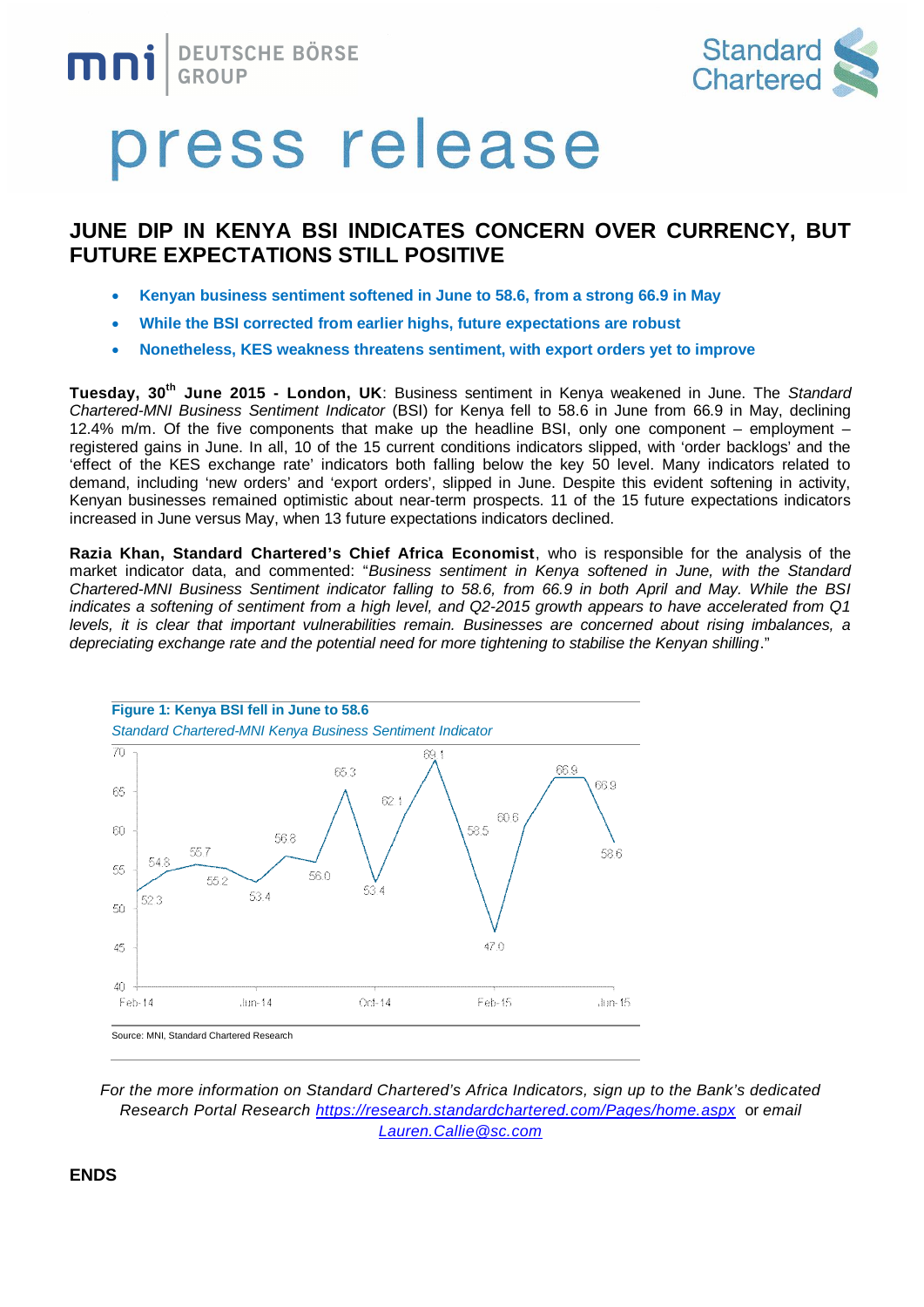**MNI** BEUTSCHE BÖRSE



# press release

For further information or interviews, please contact:

#### *Lauren Callie – Standard Chartered Head of Business Communications, Africa* **Johannesburg Regional Office** *Mobile: +27 (0)82 894 5581 / [Lauren.Callie@sc.com](mailto:Lauren.Callie@sc.com)*

**NOTES TO EDITORS:**

#### **Standard Chartered's African Indicators:**

#### · *Standard Chartered MNI Business Sentiment Indicator*

#### *2 Markets: Kenya, Nigeria*

*The Standard Chartered MNI Business Sentiment Indicators provide unrivalled insight into business activity, and is expected to be a forerunner in economic analysis in both countries. Companies of varying scale and sectors respond to a consistent set of survey questions covering themes such as orders, production, interest rate fluctuations, credit availability, employment and export trends.*

#### · *Standard Chartered-Premise Consumer Price Tracker*

#### *1 Market: Nigeria*

*The Standard Chartered-Premise Consumer Price Tracker, delivered by Premise, uses 'crowdsourcing' and cutting edge mobile technology to gather pricing of local products. Hundreds of local residents across cities are recruited to capture prices using their smartphones. Pricing is either entered manually, or captured via photographs from local stores and marketplaces. By analysing and comparing prices and the placement of everyday items, such as vegetables and cleaning products, the Standard Chartered Premise Consumer Price Tracker delivers near real-time consumer price inflation data.*

#### **Standard Chartered**

We are a leading international banking group, with more than 86,000 employees and a 150-year history in some of the world's most dynamic markets. We bank the people and companies driving investment, trade and the creation of wealth across Asia, Africa and the Middle East, where we earn around 90 per cent of our income and profits. Our heritage and values are expressed in our brand promise, Here for good.

Standard Chartered PLC is listed on the London and Hong Kong Stock Exchanges as well as the Bombay and National Stock Exchanges in India.

In Africa, Standard Chartered has more than 8,000 staff and a history of more than 150 years. Currently the Bank covers 37 markets on the continent – 16 on a local presence basis, and an additional 22 on a transaction basis supporting its clients. Given its unique footprint, Standard Chartered is ideally positioned to facilitate and support valuable trade and investment corridors intra-Africa, and between Africa and the rest of the world. Findings from a[n independent study](https://www.sc.com/en/news-and-media/news/africa/2014-02-18-independent-study-measures-our-impact-in-africa.html) confirm that Standard Chartered supports just under 2 million jobs in Sub Saharan Africa, and contributes more than USD10.7billion or 1.2% of the region's GDP. In leading markets such as Kenya, Ghana and Zambia, the Bank's operations provide work for just under 3% of the local workforce. Standard Chartered's commitment to innovative partnerships such as ['Power Africa'](https://www.sc.com/en/news-and-media/news/africa/2014-05-05-Power-Africa-Azura-is-latest-contribution.html) enables the Bank to live its brand promise to be 'Here for good', and facilitate the delivery of electricity to more than 20 million people and companies over 5 years.

For more information please visit [www.sc.com.](http://www.sc.com/) Hear from Standard Chartered's experts and comment on our blog at [ourviews.sc.com.](http://ourviews.sc.com/) Follow Standard Chartered on [Twitter,](https://twitter.com/stanchart) [LinkedIn](http://www.linkedin.com/company/standard-chartered-bank) and [Facebook.](http://www.facebook.com/standardchartered)